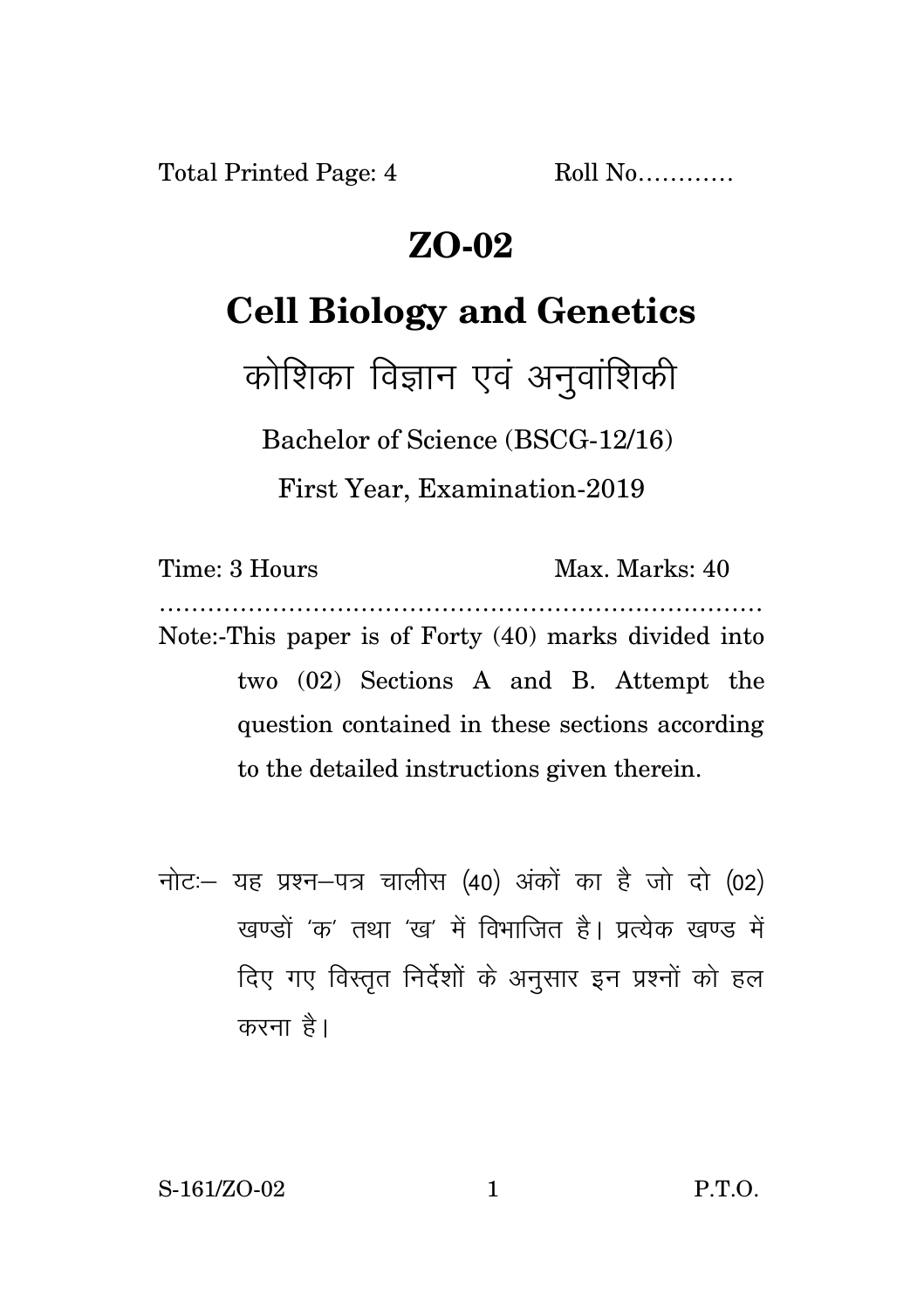Section-A (खण्ड–क)

(Long Answer Type Question) (दीर्घ उत्तरीय प्रश्न)

- Note:- Section-A contains Three (03) long answertype questions of Ten (10) marks each. Learners are required to answer any Two  $(02)$  questions only.  $(2 \times 10=20)$
- नोट: खण्ड 'क' में तीन (03) दीर्घ उत्तरीय प्रश्न दिये गये हैं। प्रत्येक प्रश्न के लिए दस(10) अंक निर्धारित हैं। शिक्षार्थियों को इनमें से केवल दो (02) प्रश्नों के उत्तर देने हैं।
- 1. Describe in detail the different types of chromosomes and their functions. विभिन्न प्रकार के गुणसूत्रों और उनके कार्यो के बारे में विस्तार से बताएं।
- 2. What are components of RNA? Describe the types and functions of the different types of RNA.

आर.एन.ए. के घटक क्या है? विभिन्न प्रकार के आर.एन.ए. के प्रकार और कार्यों का वर्णन कीजिए।

S-161/ZO-02 2 P.T.O.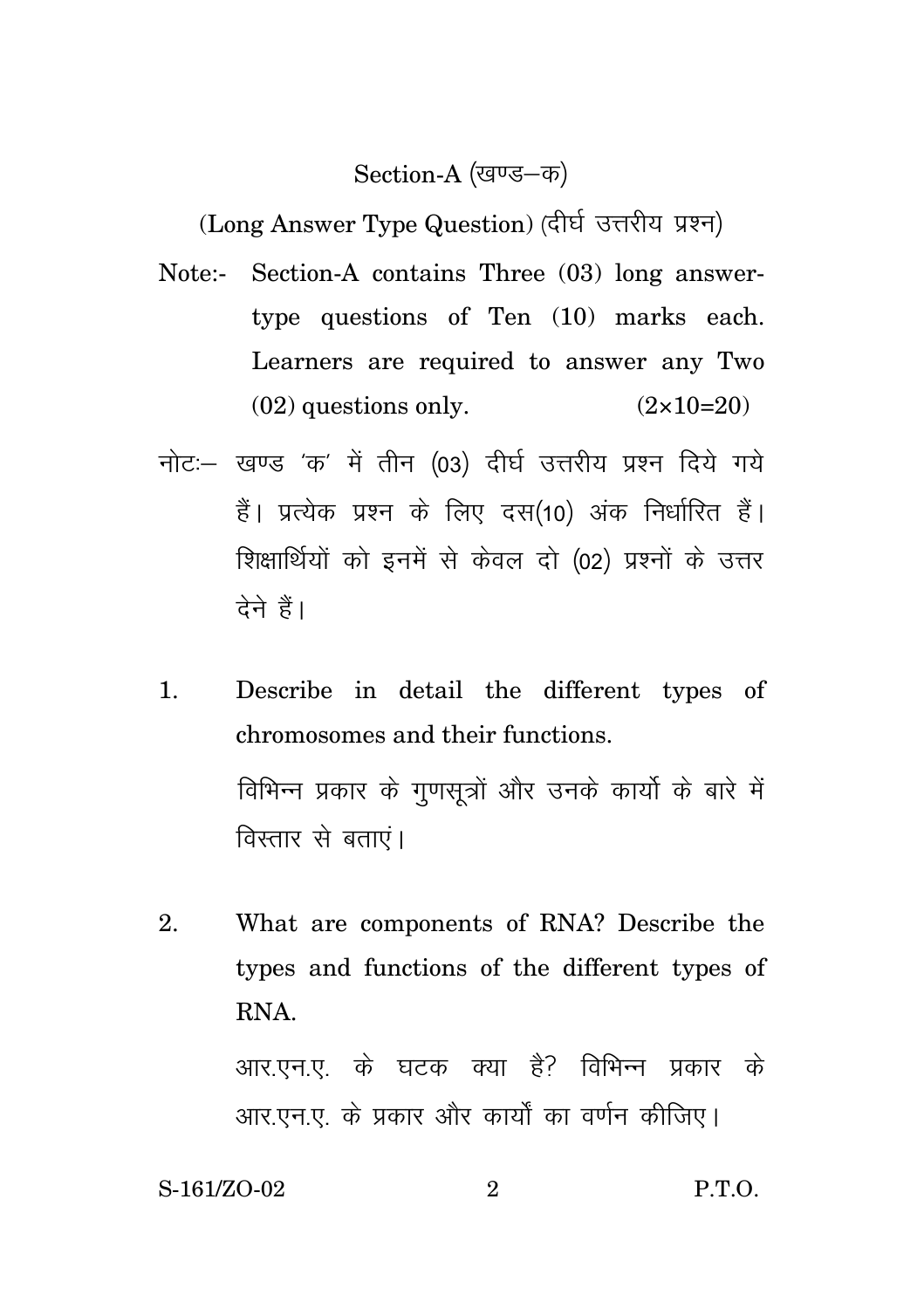3. Describe in detail the process of mitotic cell division?

> सूत्री कोशिका विभाजन की प्रकिया का विस्तार से वर्णन कीजिए।

> > Section-B (खण्ड-ख)

(Short Answer Type Question) (लघुउत्तरीय प्रश्न)

- Note:- Section-B contains six (06) short answer type questions of five (05) marks each. Learners are required to answer any four (04) questions only.  $(5 \times 4=20)$
- नोट: खण्ड 'ख' में छः (06) लघु उत्तरीय प्रश्न दिये गये हैं। प्रत्येक प्रश्न के लिए पाँच (05) अंक निर्धारित हैं। शिक्षार्थियों को इनमें से केवल चार (04) प्रश्नों के उत्तर देने हैं।
- 1. What do you understand by genetic mapping? आनुवांशिक मानचित्रण से आप क्या समझते हैं?
- 2. Write note on Mendel laws of inheritance. मेंडल के अनुवांशिकता के नियम पर टिप्पणी लिखें।